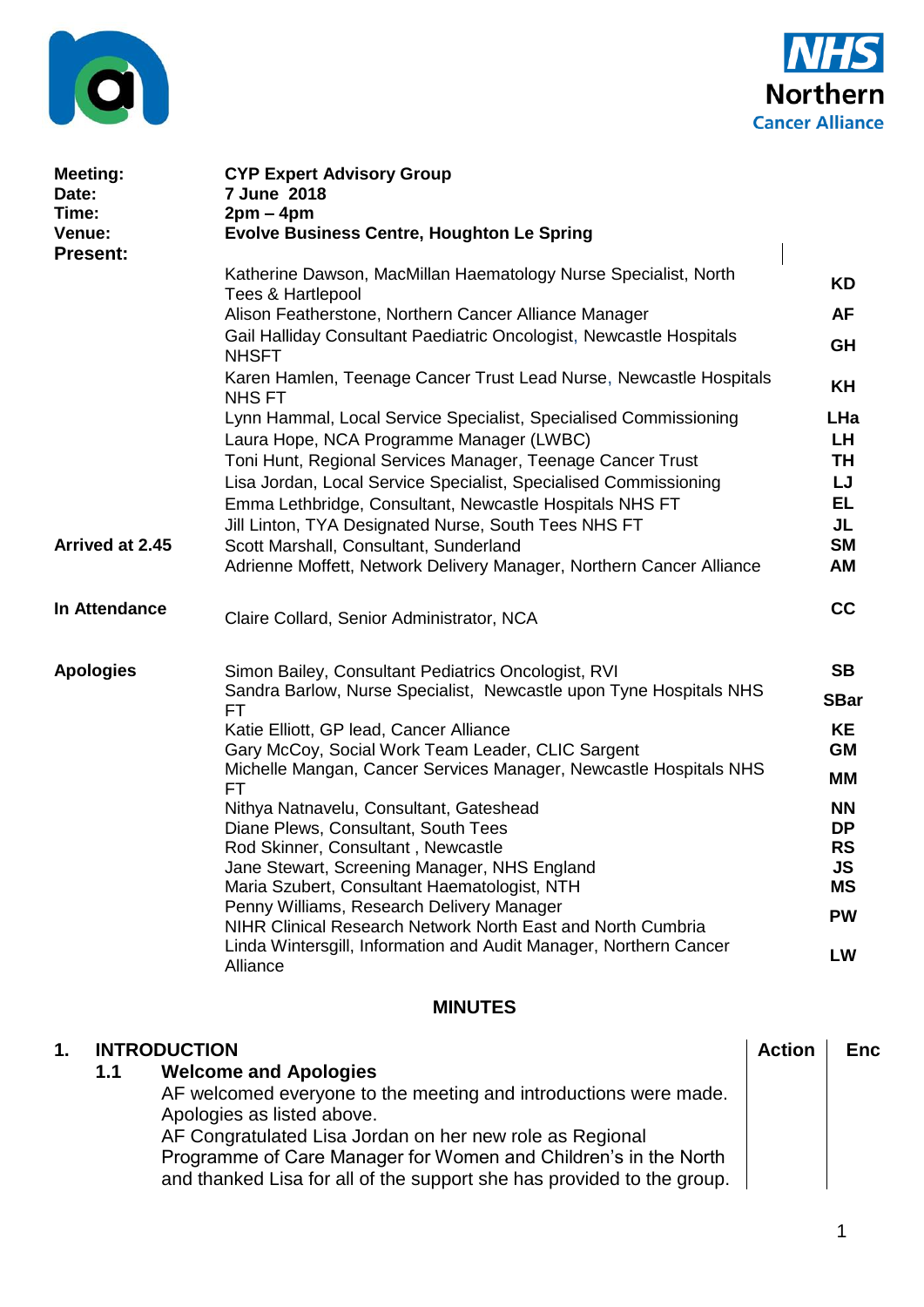|    |                                   | <b>EAG Membership</b><br>Simon Bailey Paediatric Consultant to be removed from the EAG.<br>Gail Halliday to represent paediatrics.                                                                                                                                                                           | cc |                  |
|----|-----------------------------------|--------------------------------------------------------------------------------------------------------------------------------------------------------------------------------------------------------------------------------------------------------------------------------------------------------------|----|------------------|
|    | 1.2                               | To be reviewed under terms of reference.<br><b>Declaration of Conflict of Interest</b><br>No declarations of conflict of interest were declared.                                                                                                                                                             |    |                  |
|    | 1.3                               | Minutes of the previous meeting 15.03.2018<br>Attendees - Lisa Jordan to be removed from the minutes as she did<br>not attend the meeting<br>Section 1.4 to read "A meeting was held between the trust and CLIC<br>Sargent".<br>Following the amendments the group accepted the minutes as a true<br>record. | cc | Enc <sub>1</sub> |
|    | 1.4                               | <b>Matters arising</b>                                                                                                                                                                                                                                                                                       |    |                  |
|    |                                   | • Funding for fertility preservation<br>Jane Stewart to be invited to September meeting.                                                                                                                                                                                                                     |    |                  |
|    |                                   | • TYA Long term follow up<br>To be discussed at the September meeting                                                                                                                                                                                                                                        |    |                  |
|    |                                   | • TYA Patient Feedback<br>Patient and public voice involvement                                                                                                                                                                                                                                               |    |                  |
|    |                                   | AF explained to the group the on-going work carried out by the<br>Cancer Alliance team regarding representation of the patient's voice<br>at meetings. The Cancer Alliance Team are carrying out a wider<br>piece of work involving all EAG's to outline a role descriptor.                                  |    |                  |
| 2. | <b>AGENDA ITEMS - Paediatrics</b> |                                                                                                                                                                                                                                                                                                              |    |                  |
|    | 2.1                               | <b>Service Specification</b><br>All registered stakeholders had been sent a draft specification to<br>review.                                                                                                                                                                                                |    |                  |
|    |                                   | The Service Specification for Paediatrics was discussed.                                                                                                                                                                                                                                                     |    |                  |
|    |                                   | Various comments were noted below:                                                                                                                                                                                                                                                                           |    |                  |
|    |                                   | The number of POSCU recorded for the North of England.<br>٠<br>None were recorded as didn't meet level 1, 2 or 3.                                                                                                                                                                                            |    |                  |
|    |                                   | The formation of networks, who would lead and the role of the<br>٠<br>Cancer Alliance.                                                                                                                                                                                                                       |    |                  |
|    |                                   | Issues relating to the reduction of centres delivering                                                                                                                                                                                                                                                       |    |                  |
|    |                                   |                                                                                                                                                                                                                                                                                                              |    |                  |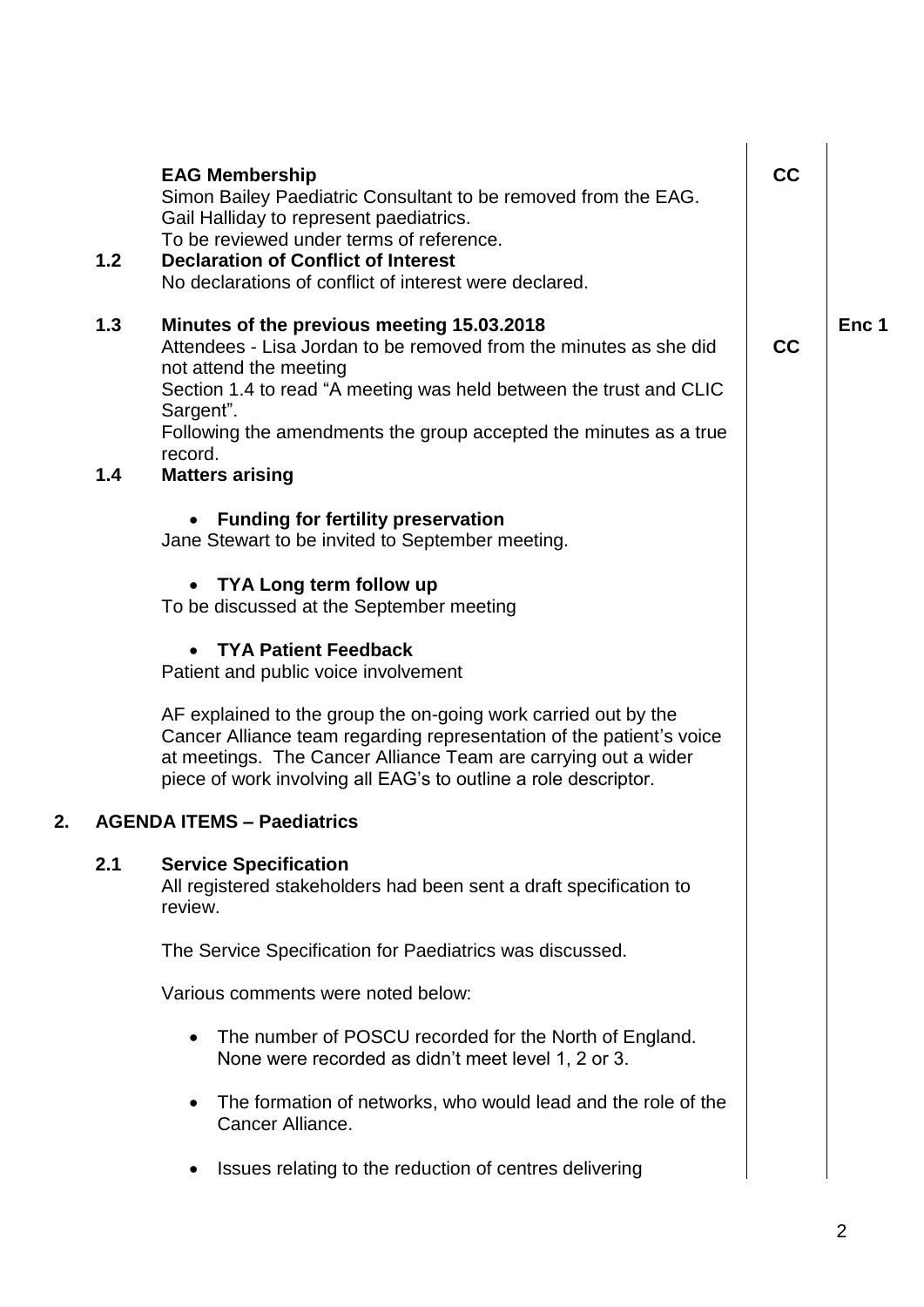|    |     | treatments, patients travelling for treatment and designated<br>hospitals.                                                                                                                                                                                                                                                                          |            |                  |
|----|-----|-----------------------------------------------------------------------------------------------------------------------------------------------------------------------------------------------------------------------------------------------------------------------------------------------------------------------------------------------------|------------|------------------|
|    |     | The group agreed that it would be more beneficial to see all<br>specifications together as it is difficult to comment without all of the<br>information. Timescales for the specifications to be released are<br>vague.                                                                                                                             |            |                  |
|    |     | The group agreed it would be useful to understand when the other<br>specifications (paediatric radiotherapy and TYA) would be available in<br>order to plan responses. Group asked LJ to enquire about timescales<br>and report to chair.                                                                                                           | LJ         |                  |
|    |     | The group agreed to meet to discuss the specifications once available                                                                                                                                                                                                                                                                               | <b>ALL</b> |                  |
|    |     | EL requested to review minutes prior to sending to the group.                                                                                                                                                                                                                                                                                       | cc         |                  |
| 3. |     | <b>AGENDA ITEMS - combined</b>                                                                                                                                                                                                                                                                                                                      |            |                  |
|    | 3.1 | <b>Cancer Alliance Update</b><br>AM provided an update to the meeting regarding the Cancer Alliance.<br>The transformation funding has been confirmed for 18/19. The<br>funding is connected to the region's 62 day standard performance.<br>NCA are to receive 100 percent for Q1 and Q2. The funding for<br>Q3and Q4 will be agreed in September. |            |                  |
|    |     | The CA team are currently focusing on optimal pathways for lung,<br>prostate, lower GI and inter-provider transfers for upper GI.                                                                                                                                                                                                                   |            |                  |
|    |     | AF attended the National Cancer Alliance meeting on Monday and<br>received confirmation that there will be a role for the Cancer Alliance<br>support team post March 2019. However, there was no confirmation<br>regarding the transformation funding.                                                                                              |            |                  |
|    |     | The good news story – additional spend on Linacs with new<br>machines in Newcastle and North Cumbria in 17/18.                                                                                                                                                                                                                                      |            |                  |
|    |     | AF reported the business case to combine working between<br>Newcastle and Cumbria has progressed. Further work is to be<br>carried out on the operational detail. AF reported a partnership board<br>has been established between specialised commissioning the two<br>Trusts and the CCG and is chaired by the Cancer Alliance.                    |            |                  |
|    | 3.2 | <b>Terms of Reference</b><br>Terms of reference have been previously circulated to the group for<br>feedback.                                                                                                                                                                                                                                       |            | Enc <sub>2</sub> |
|    |     | The group requested changes to the Tor as follows:                                                                                                                                                                                                                                                                                                  |            |                  |
|    |     |                                                                                                                                                                                                                                                                                                                                                     |            |                  |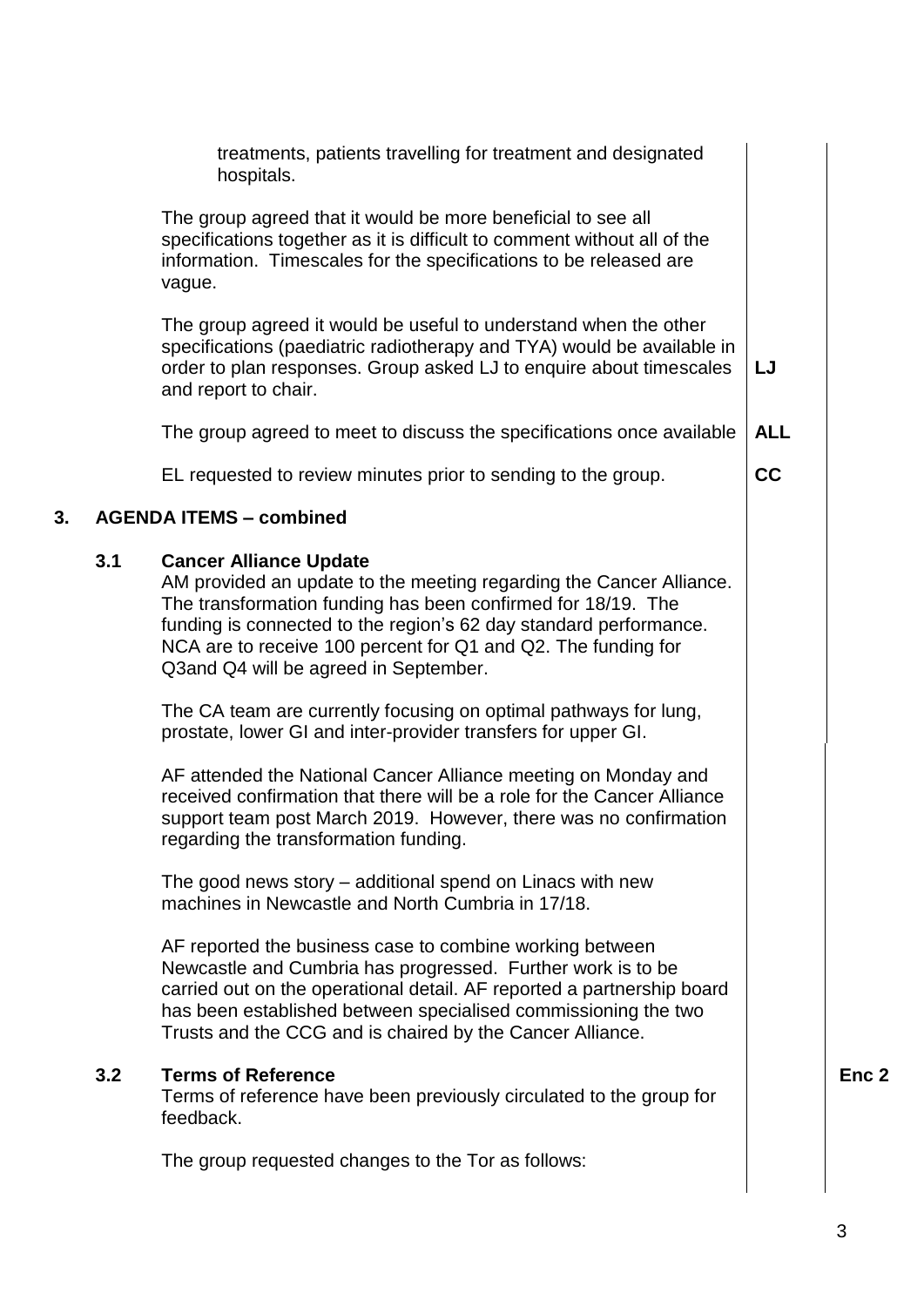| Minimum requirement for Quorum was discussed.<br>The group agreed to include specialised commissioning and some<br><b>AM</b><br>representation from the Cancer Alliance.<br>cc<br>Updated Terms of reference to be circulated with minutes<br>The Terms of reference were formally agreed and signed off with an<br>understanding that a further review would be required in line with the<br>service specification when available. |        |
|-------------------------------------------------------------------------------------------------------------------------------------------------------------------------------------------------------------------------------------------------------------------------------------------------------------------------------------------------------------------------------------------------------------------------------------|--------|
|                                                                                                                                                                                                                                                                                                                                                                                                                                     |        |
|                                                                                                                                                                                                                                                                                                                                                                                                                                     |        |
|                                                                                                                                                                                                                                                                                                                                                                                                                                     |        |
| 3.3<br><b>Presentations from TYA Designated Units</b>                                                                                                                                                                                                                                                                                                                                                                               |        |
| AF reminded the group that there are processes in place for<br>designation of services but no processes in place for de-designation<br>and review. Therefore ALL services are being reviewed.                                                                                                                                                                                                                                       |        |
| AF reported she had been asked to discuss designation at the<br>Haematology EAG who advised that they would expect a TYA<br>designated service to be 2b and above. The group discussed this<br>recommendation.                                                                                                                                                                                                                      |        |
| LJ<br>LJ to discuss expected levels of designated services at the local<br>governance group and will feedback.                                                                                                                                                                                                                                                                                                                      |        |
| <b>Sunderland: Dr Scott Marshall</b>                                                                                                                                                                                                                                                                                                                                                                                                |        |
| tation<br>Dr Scott Marshall delivered a presentation to the group on TYA<br>Designated Service at Sunderland Royal Hospital.                                                                                                                                                                                                                                                                                                        | Presen |
| Dr Scott Marshall gave an overview of:                                                                                                                                                                                                                                                                                                                                                                                              |        |
| Site Specific Cancer sites designated for TYA age Group.                                                                                                                                                                                                                                                                                                                                                                            |        |
| <b>TYA services at SRH</b>                                                                                                                                                                                                                                                                                                                                                                                                          |        |
| Patient numbers at SRH in 2017                                                                                                                                                                                                                                                                                                                                                                                                      |        |
| Outcomes for patients                                                                                                                                                                                                                                                                                                                                                                                                               |        |
| <b>ENT &amp; urology Cancers</b>                                                                                                                                                                                                                                                                                                                                                                                                    |        |
| MDT Database - second line treatment                                                                                                                                                                                                                                                                                                                                                                                                |        |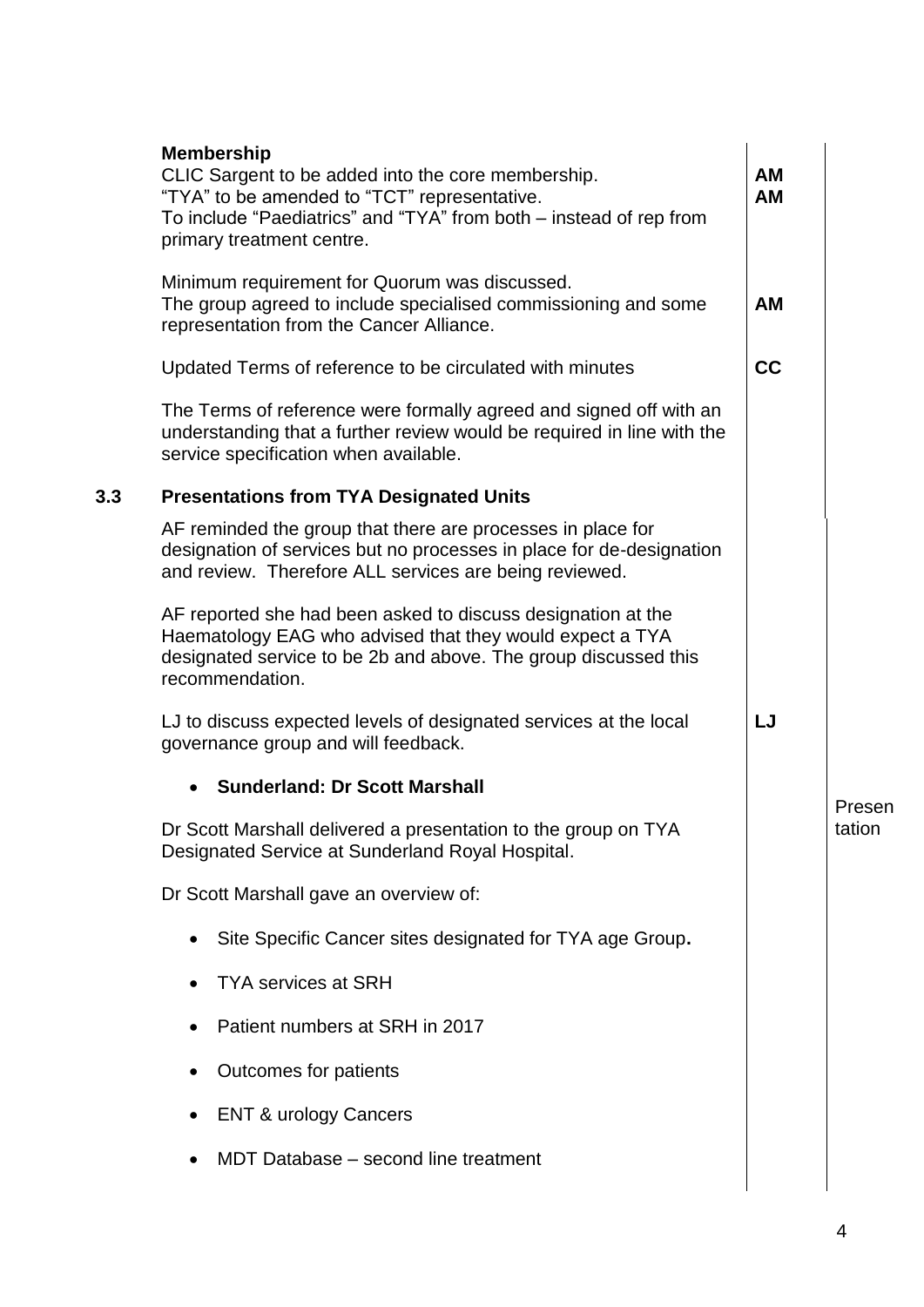|     | The group discussed the presentation and suggested that the Head<br>and Neck service may wish to offer TYA service alongside the current<br>Thyroid designated service. SM to discuss with the team            | <b>SM</b>    |               |
|-----|----------------------------------------------------------------------------------------------------------------------------------------------------------------------------------------------------------------|--------------|---------------|
|     | The group requested some clarification on the current urology service<br>as the designation was felt to be for testicular patients only with BEP<br>being delivered at Newcastle.                              | <b>AM/SM</b> |               |
|     | EL raised an issue regarding non-designated hospitals treating TYA<br>patients. LJ to raise as a quality concern with specialised<br>commissioning and local governance group. EL to provide details to<br>LJ. | LJ/EL        |               |
|     | <b>Gateshead: Dr Nithya Natnavelu</b><br>$\bullet$<br>Did not attend but will be requested to present at the September<br>meeting                                                                              | <b>AM</b>    |               |
| 3.4 | <b>EAG Discussion Paper</b><br>The group discussed the EAG paper which was circulated.<br>AM briefed the group and gave an overview of the document.                                                           |              |               |
|     | NCA offers to support two meetings per year for each EAG. One<br>learn and share event and one business meeting.                                                                                               |              |               |
|     | AM asked the group if they are happy to continue with what this offer?                                                                                                                                         |              |               |
|     | EL commented - yes but only if meeting is functional and have<br>appropriate representatives at the meeting.                                                                                                   |              |               |
|     | The Service specification will drive future meetings.                                                                                                                                                          |              |               |
|     | Group agreed to continue with current support from the CA.                                                                                                                                                     |              |               |
| 3.5 | <b>Action Log</b>                                                                                                                                                                                              |              | <b>Attach</b> |
|     | The Action log was circulated with previous minutes for comments.<br>The group endorsed the action log at this meeting, once updates<br>have been made.                                                        |              |               |
|     | NCA Board have requested that only red actions be escalated.                                                                                                                                                   |              |               |
|     | Point 1 – update – action to invite Steve Shields to attend meeting in<br>September. - not red                                                                                                                 |              |               |
|     | Point 2 – follow up pathways – Emma and Karen to present<br>challenges at meeting in September - not red                                                                                                       |              |               |
|     | Point 3 – for next meeting Adrienne to email Penny to have data on<br>clinical trial numbers.                                                                                                                  | <b>AM</b>    |               |

**3.4**